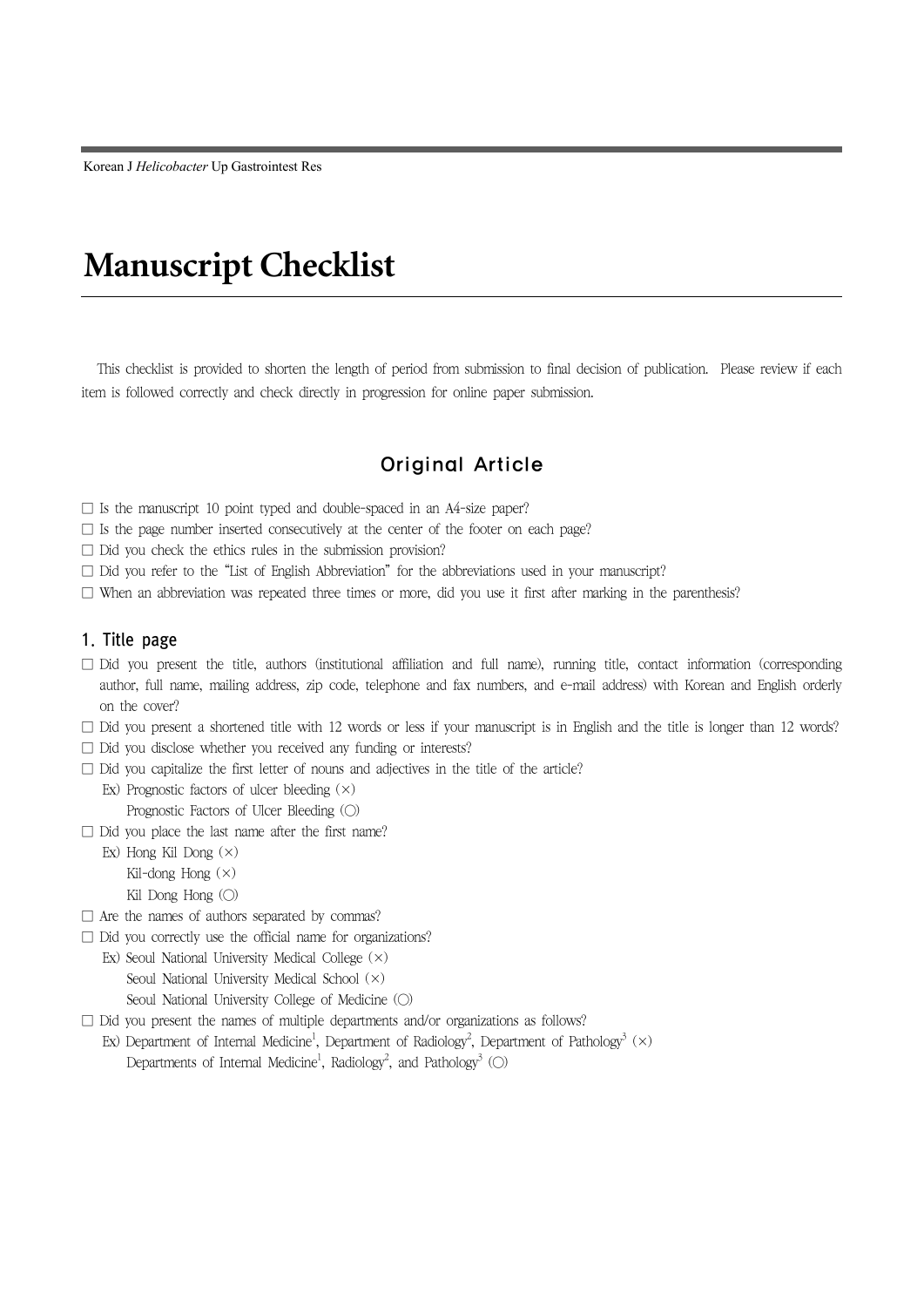## 2. English Abstract

- □ Did you construct your manuscript in the order of Background/Aims, Materials and Methods, Results, Conclusions? Did you change lines for the beginning of each session?
- $\Box$  Did you write with no more than 250 words?
- □ Did you list the Key Words with no more than five words and separate with semicolon? Did you capitalize the first letter of the Key Words?

### 3. Introduction, Materials and Methods, Results, Discussion

- $\Box$  Did you number the references serially?
- $\Box$  Did you check that all the references are quoted in the text?
- $\Box$  Did you insert the superscripts for the references as follows?
	- Ex) Examples are presented<sup>10-13)</sup>.  $(\times)$ Examples are presented.<sup>10,11,12,13</sup>  $(\times)$ Examples are presented.<sup>10-13</sup> (○)

#### $\square$  Did you insert a proper space between an English word and a parenthesis or between a number and a parenthesis?

Ex) tumor necrosis factor(TNF)  $(x)$ tumor necrosis factor (TNF) (○) 8 patients $(16%)$   $(\times)$ 8 patients (16%) (○) 11/20(55.0%) (×) 11/20 (55.0%) (○)

□ Did you insert a proper space between numbers and unit?

Ex) amylase 99U/dL (×) amylase 99 U/dL (○) AST 125IU/L (×) AST 125 IU/L (○) 9.2mg/dL (×) 9.2 mg/dL (○) 170cm (×) 170 cm (○)

 $\Box$  Are there any unnecessary spaces between numbers and %,  $^{\circ}C$ ?

- Ex) 78 %  $(x)$ 
	- 78% (○)
	- $39^{\circ}$ C $(x)$
	- 39<sup>o</sup>C (○)
- $\Box$  Did you use the numbering in a logical and consistent way?
	- Ex) 1. Method
		- 1) Serum Test
		- (1) Enzyme Linked Immunosorbent Assay (ELISA)
- $\Box$  Did you italicize the scientific name, such as bacterial name and virus name,
	- Ex) Helicobacter pylori (×)
		- Helicobacter pylori (○)
- $\Box$  Did you present P value as an italicized capital letter?
	- Ex)  $p(x)$ 
		- $P$  (O)
- □ Did you separately describe the "Materials and Methods" session under a sub-session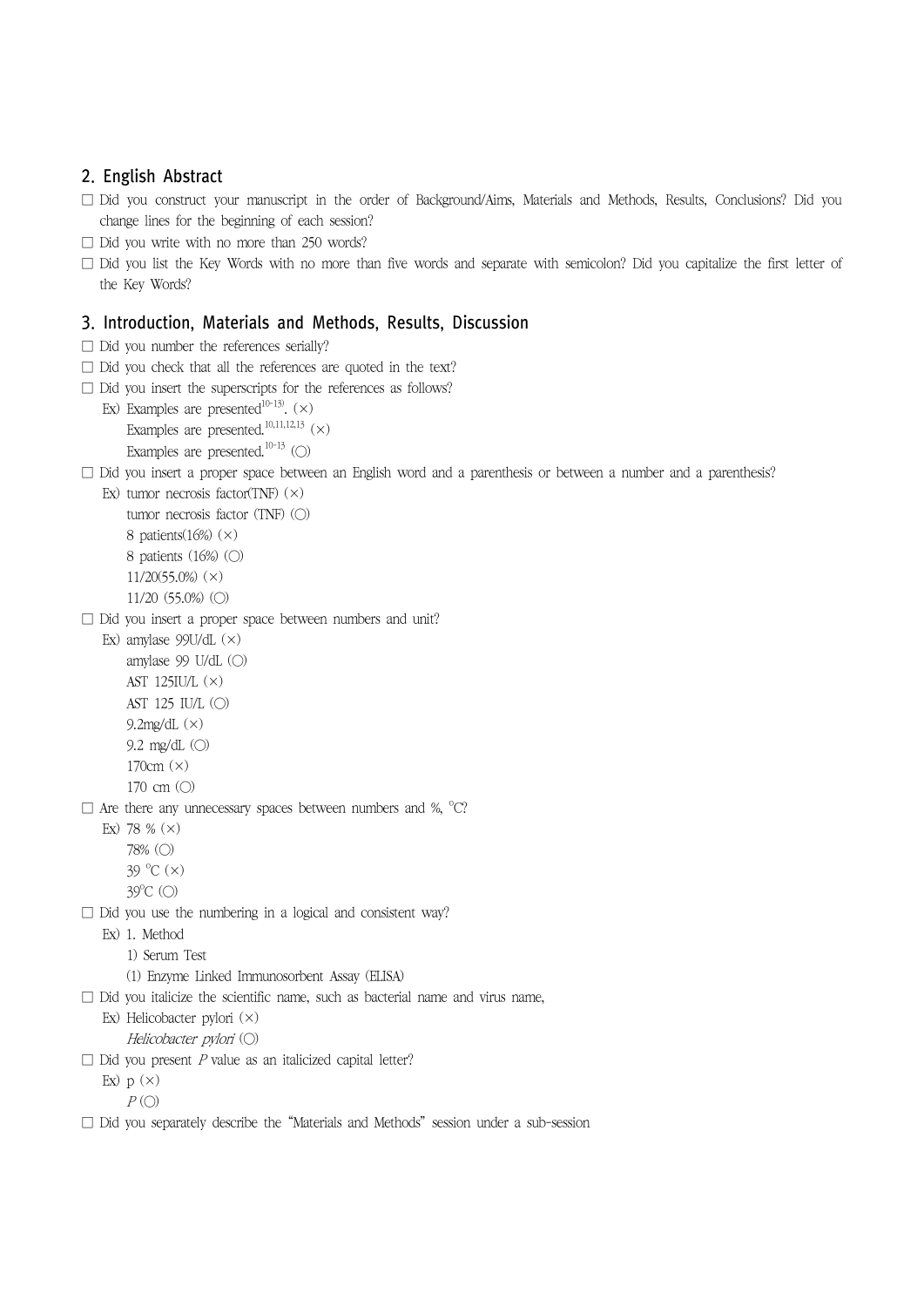- □ Did you describe your "Results" with dividing into several sub-sessions?
- □ Did you list any irrelevant facts or knowledge with your study in your "Discussion"?

#### 4. Reference

- $\square$  Did you list all references including Korean literatures in English? You should list all the authors for the reference if the reference has no more than 6 authors. If the reference has more than 6 authors, you should list the first three authors, followed by ", et al."
	- Ex) 1. Meyer JH, Kirkman S, et al. (×)
		- 1. Meyer JH, Gueller R, Kirkman S et al. (×)
		- 1. Meyer JH, Gueller R, Kirkman S, et al. (○)
- $\Box$  Did you place the last name before the first name?

Ex) Kelly A Allan,  $MD(x)$ Allan KA  $(\bigcirc)$ Pei Pei Cheng (×) Cheng PP  $(\bigcirc)$ 

- □ Did you correctly list the authors and title as follows?
	- Ex) 1. Meyer JH, Gueller R, Kirkman S, et al: Technical factors ... (×)
	- 1. Meyer JH, Gueller R, Kirkman S, et al. Technical factors ... (○)
- $\square$  Did you check whether there are any duplicates of references under a different number?
- $\square$  Did you use the official abbreviations for the journal titles?
	- Ex) Gastroenterol (×) Gastroenterology (○) Cell Growth and Differentiation  $(x)$ Cell Growth Differ (○)
- □ Did you correctly describe the year, volume, and page numbers for reference articles as follows?
	- Ex) Prognosis of peptic ulcers. Gut  $1987;325:103.$  ( $\times$ ) Prognosis of peptic ulcers. Gut 325:103-106, 1987. (×) Prognosis of peptic ulcers. Gut 1987;325:103-106. (○)
- □ Did you correctly quote the abstract, supplement, on-line journal and unpublished journal according to PubMed form?
- $\square$  Did you capitalize the first letter of the title you quoted?
	- Ex) Meltzer R. Oncogene Abnormality in Colon Cancer. Gut 1987;30:23-30. (×) Meltzer R. Oncogene abnormality in colon cancer. Gut 1987;30:23-30. (○)
- □ Did you correctly format the book references?
	- Ex) Fleming SL. Helicobacter pylori. New York: Chelsea House, 2007. (×) Fleming SL. Helicobacter pylori. 2nd ed. Chelsea House; New York 2007. (×) Fleming SL. *Helicobacter pylori*. 2nd ed. New York: Chelsea House, 2007:1-5. (×) Fleming SL. Helicobacter pylori. 2nd ed. New York: Chelsea House, 2007. (O)
- $\Box$  Did you correctly format the book chapter references as follows?
	- Ex) 5. Malaty HM. Epidemiology of Helicobacter pylori infection. In: Sutton P, Mitchell HM, eds. Helicobacter pylori in the 21st century. Oxfordshire: CAB International, 2010:1-12. (×)
		- 5. Malaty HM. Epidemiology of Helicobacter pylori infection. In: Sutton P, Mitchell HM, eds. Helicobacter pylori in the 21st century. 1st ed. Oxfordshire: CAB International, 2010. (×)
		- 5. Malaty HM. Epidemiology of *Helicobacter pylori* infection. In: Sutton P, Mitchell HM, eds. *Helicobacter pylori* in the 21st century. 1st ed. Oxfordshire: CAB International, 2010:1-12. (○)
- $\square$  Did you express Korean literatures or foreign literatures without description in English as follows?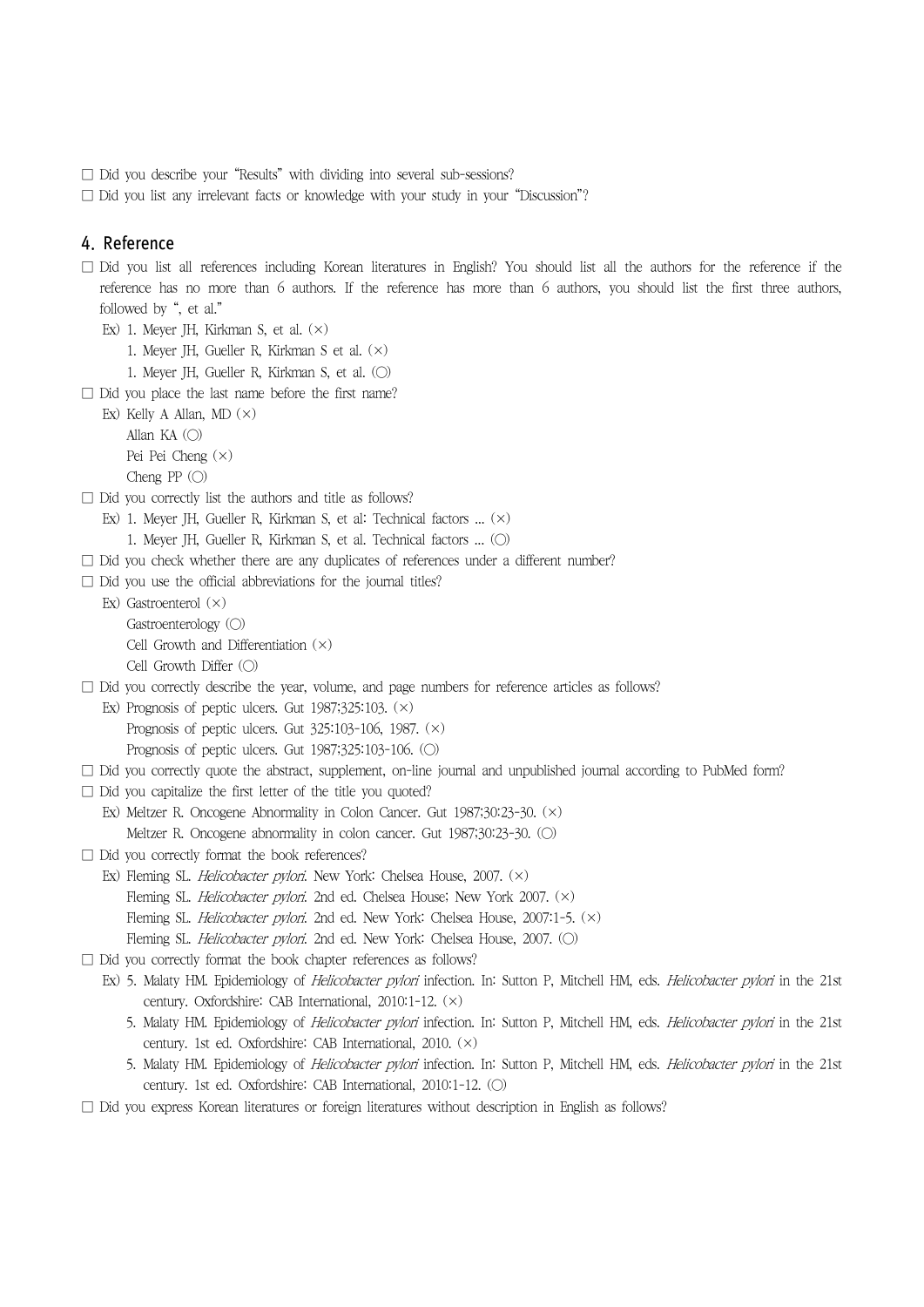- Ex) 강현우, 강해연, 김상균 등. 십이지장 궤양으로 헬리코박터 파이로리를 제균 치료한 후 발생한 조기 위암 1예. 대한상부위장관ㆍ헬리코 박터학회지2008;8:114-118.
- → Kang HW, Kang HY, Kim SG, et al. A early gastric cancer developing after Helicobacter pylori eradication due to duodenal ulcer. Korean J Helicobacter Up Gastrointest Res 2008;8:114-118.

## 5. Figure legends

- $\square$  Did you title all figures? Does each figure have a sub-title in each description head?
- $\Box$  Did you describe an explanation for all figures using sentences in the appendix and not phrases or paragraphs?
- $\square$  Did you capitalize the first letter of each legend? Did you correctly number (in format of (A), (B), …) the explanation when it had more than two figures?
- $\square$  When the picture was a microphotography, did you correctly indicate the stain methods and magnification?

Ex) (H&E,  $400\times$ ) ( $\times$ )  $(H&E, \times 400)$   $(O)$ 

#### 6. Tables

 $\square$  Did you properly format the note for abbreviations at the bottom of the table?

- Ex) A: apical, C: cytoplasm, M: mucus.  $(\times)$ 
	- A: apical
	- C: cytoplasm
	- M: mucus (×)
	- A, apical; C, cytoplasm; M, mucus. (○)

 $\square$  Did you properly format the superscript to enumerate notes in each table?

Ex)  ${}^{\text{a}}$ RIBA positive,  ${}^{\text{b}}$ RIBA indeterminate,  ${}^{\text{c}}$ RIBA negative. ( $\times$ )

- <sup>a</sup>RIBA positive.
- <sup>b</sup>RIBA indeterminate.
- <sup>c</sup>RIBA negative. (○)
- $\square$  Did you capitalize the first letter of nouns and adjective in table heading

Ex) Comparison of the culture sensitivity  $(x)$ Comparison of The Culture Sensitivity (×)

Comparison of the Culture Sensitivity (○)

- $\square$  Did you capitalize only the first letter of the first word in the table? Ex) Number of Culture Positive  $(x)$ 
	- Number of culture positive (○)

## 7. Figures

- $\square$  Are your image files in formats of JPG, JPEG, and GIF?
- $\square$  You should attach color images with resolution of 300 dpi or higher, and black-and-white images (e.g. x-ray films) with 600 dpi or higher.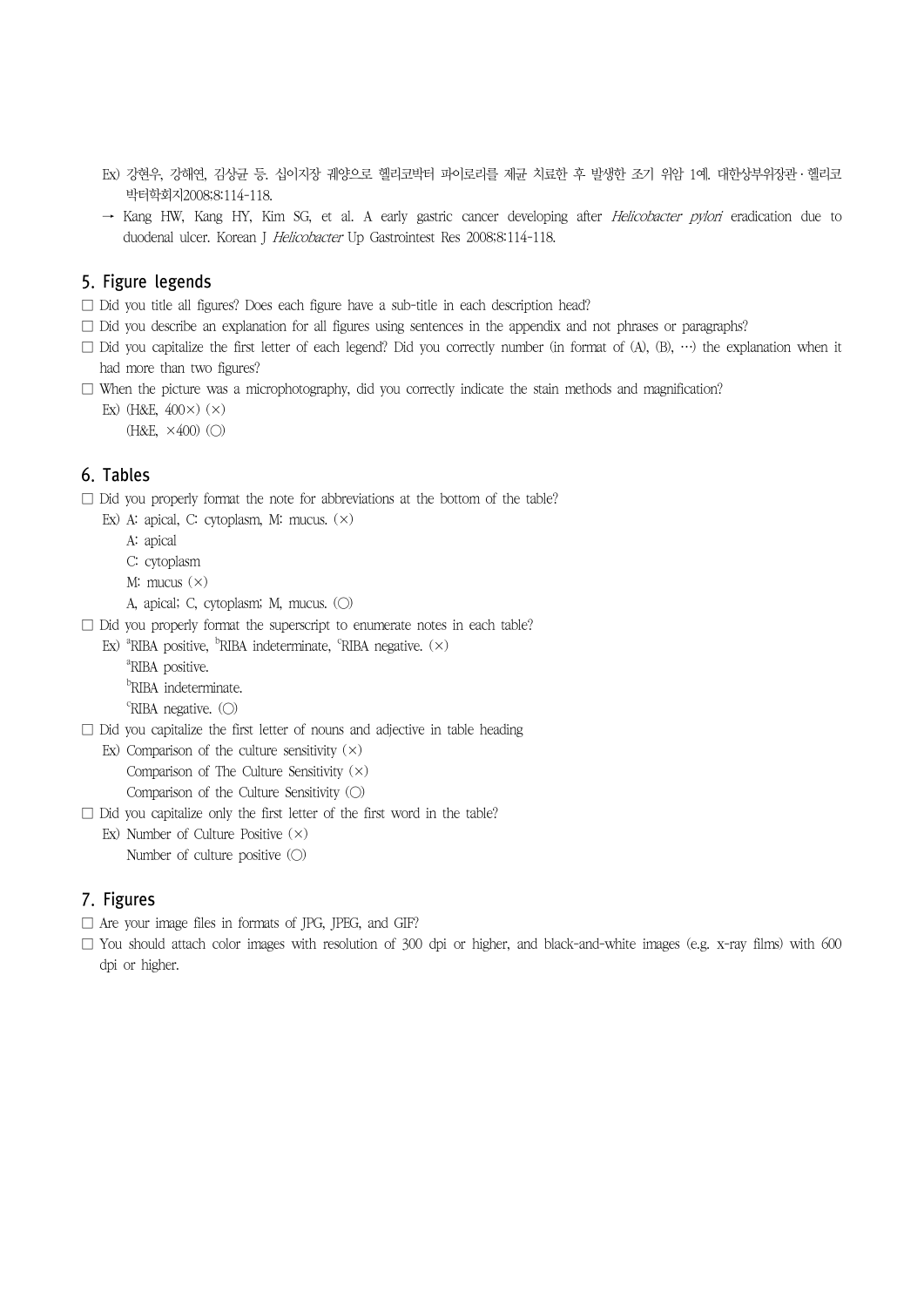# Case Report

- $\square$  Is the manuscript 10 point type and double-spaced in an A4-size paper?
- $\square$  Is the page number inserted consecutively at the center of the footer on each page
- □ Did you check ethics rules in submission provision?
- $\square$  Did you refer to the "List of English Abbreviation" for the abbreviations used in your manuscript?
- $\square$  When an abbreviation was repeated three times or more, did you use it first after marking in the parenthesis?

## 1. Title page

- $\square$  Did you present the title, authors (institutional affiliation and full name), running title, contact information (corresponding author, full name, mailing address, zip code, telephone and fax numbers, and e-mail address) with Korean and English orderly on the cover?
- $\square$  Did you present a shortened title with 12 words or less if your manuscript is in English and the title is longer than 12 words?
- $\Box$  Did you disclose whether you received any funding or interests?
- $\square$  Did you capitalize the first letter of nouns and adjectives in the title of the article?
	- Ex) Prognostic factors of ulcer bleeding  $(\times)$ Prognostic Factors of Ulcer Bleeding (○)
- $\Box$  Did you place the last name after the first name?
	- Ex) Hong Kil Dong (×) Kil-dong Hong  $(x)$ Kil Dong Hong (○)
- $\Box$  Are the names of authors separated by commas?
- $\Box$  Did you correctly use the official name for organizations?
	- Ex) Seoul National University Medical College (×) Seoul National University Medical School (×) Seoul National University College of Medicine (○)
- $\square$  Did you present the names of multiple departments and/or organizations as follows? Ex) Department of Internal Medicine<sup>1</sup>, Department of Radiology<sup>2</sup>, Department of Pathology<sup>3</sup> ( $\times$ ) Departments of Internal Medicine<sup>1</sup>, Radiology<sup>2</sup>, and Pathology<sup>3</sup> (○)

# 2. Abstract

- □ Did you write with no more than 200 words?
- $\square$  Did you list the Key Words with no more than five words and separate with semicolon? Did you capitalize the first letter of the Key Words?

## 3. Introduction, Case Report, Discussion

- $\Box$  Did you properly report cases as follows?
	- Ex) Name of patient: John Doe. Male. 56
		- Chief complaint: Epigastric pain
		- Clinical history: On the day before he visited the hospital, he had  $\cdots$  ( $\times$ )
		- A 16-year-old girl has been hospitalized due to bloating on her abdomen. The patient was hospitalized for severe colic 3 year ago … (O)
- $\Box$  Did you number references serially?
- □ Did you check that all references are quoted in the text?
- $\square$  Did you insert the superscripts for references as follows?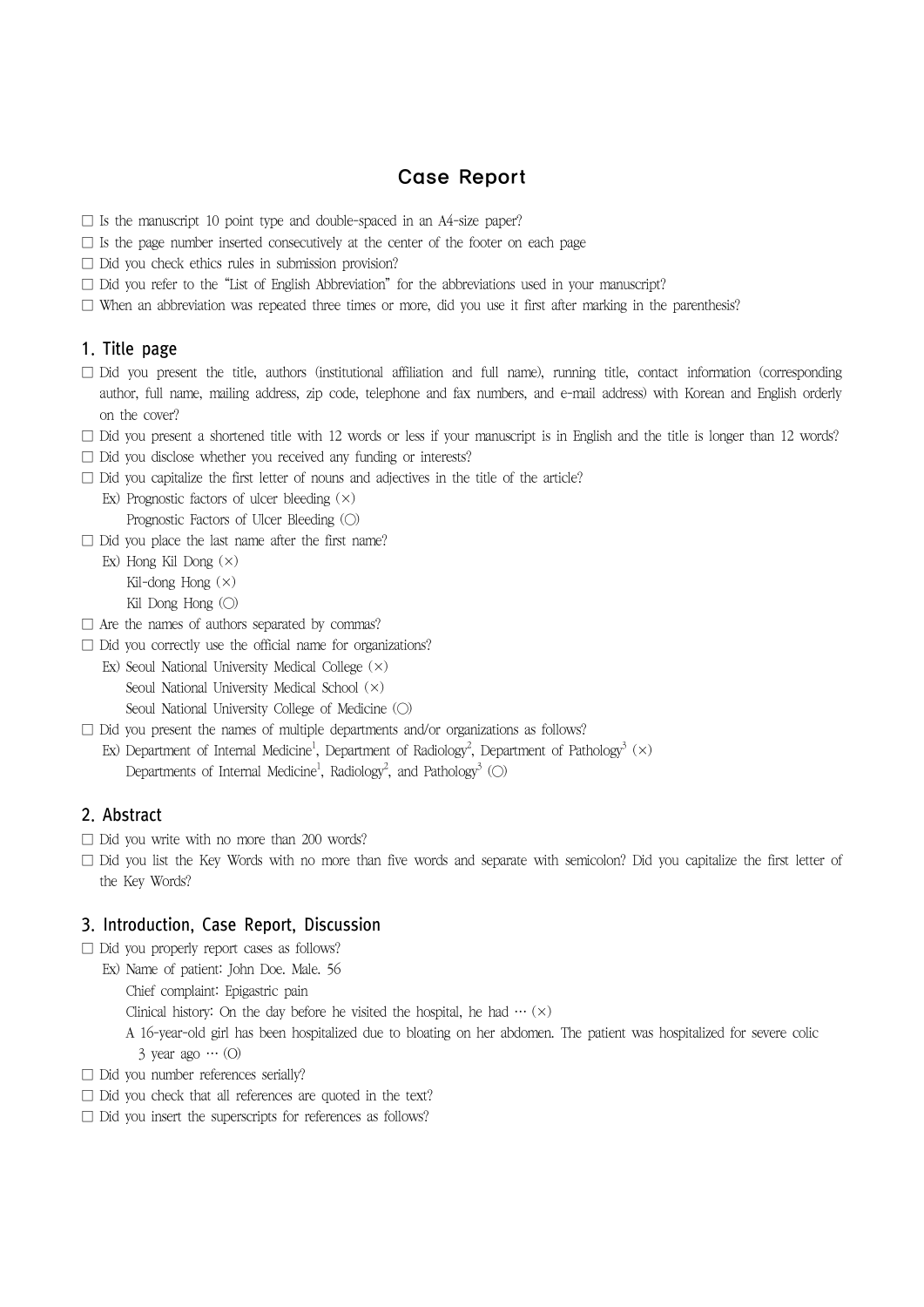- Ex) Examples are presented<sup>10-13)</sup>.  $(\times)$ Examples are presented.<sup>10,11,12,13</sup>  $(\times)$ Examples are presented.<sup>10-13</sup> (○)
- $\square$  Did you insert a proper space between an English word and a parenthesis or between a number and a parenthesis?
	- Ex) tumor necrosis factor(TNF)  $(x)$ tumor necrosis factor (TNF)  $\circ$ 8 patients $(16%)$   $(\times)$ 8 patients (16%) (○) 11/20(55.0%) (×) 11/20 (55.0%) (○)
- □ Did you insert a proper space between numbers and unit?
	- Ex) amylase 99U/dL (×) amylase 99 U/dL (○) AST 125IU/L (×) AST 125 IU/L (○) 9.2 $mg/dL(x)$ 9.2 mg/dL (○) 170cm (×) 170 cm  $(O)$
- $\Box$  Are there any unnecessary spaces between numbers and %,  $^{\circ}C$ ?
	- Ex) 78 %  $(x)$ 78% (○)  $39^{\circ}$ C $(x)$ 39<sup>o</sup>C (○)
- $\square$  Did you italicize the scientific name (ex. bacterial name and virus name)?
	- Ex) Helicobacter pylori (×) Helicobacter pylori (○)
- $\Box$  Did you present P value as an italicized capital letter?
	- Ex)  $p(x)$ 
		- $P$  ( $\bigcirc$ )
- □ Did you list any irrelevant facts or knowledge with your study in your "Discussion"?

# 4. Reference

- □ Did you list no more than 20 references?
- $\square$  Did you list all references including Korean literatures in English? You should list all the authors for reference if the reference has no more than 6 authors. If the reference has more than 6 authors, you should list the first three authors, followed by ", et al."
	- Ex) 1. Meyer JH, Kirkman S, et al. (×)
		- 1. Meyer JH, Gueller R, Kirkman S et al. (×)
		- 1. Meyer JH, Gueller R, Kirkman S, et al. (○)
- $\Box$  Did you place the last name before the first name?

Ex) Kelly A Allan, MD  $(\times)$ Allan KA (○) Pei Pei Cheng (×) Cheng  $PP$  ( $\bigcirc$ )

□ Did you correctly list the authors and title as follows?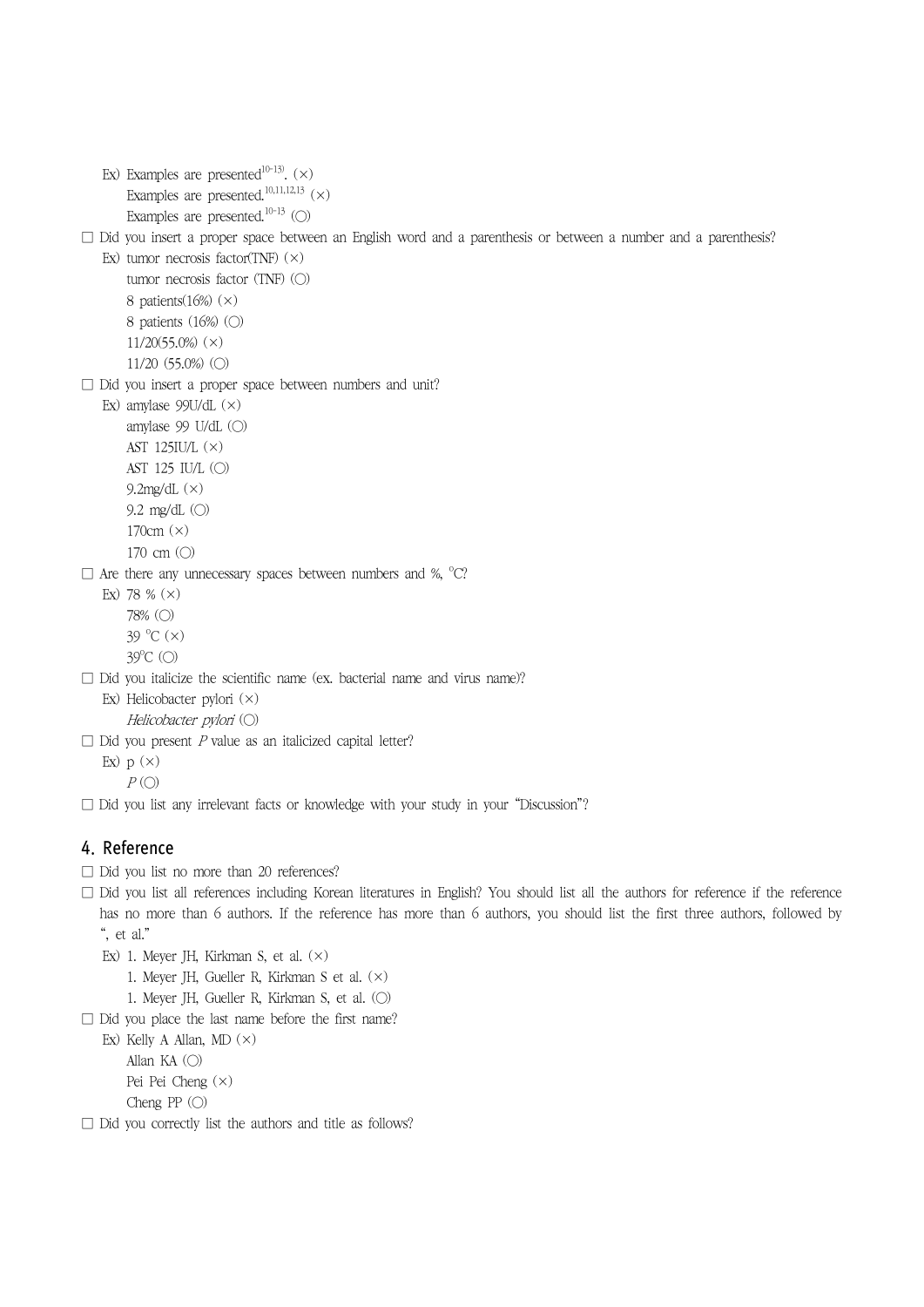- Ex) 1. Meyer JH, Gueller R, Kirkman S, et al: Technical factors ... (×)
	- 1. Meyer JH, Gueller R, Kirkman S, et al. Technical factors ... (○)
- $\square$  Did you check whether there are any duplicates of references under a different number?
- $\square$  Did you use the official abbreviations for the journal titles?
	- Ex) Gastroenterol (×)
		- Gastroenterology (○)
		- Cell Growth and Differentiation (×)
		- Cell Growth Differ (○)
- $\square$  Did you correctly describe the year, volume, and page numbers for reference articles as follows?
	- Ex) Prognosis of peptic ulcers. Gut  $1987;325:103.$  ( $\times$ )
		- Prognosis of peptic ulcers. Gut 325:103-106, 1987. (×)
		- Prognosis of peptic ulcers. Gut 1987;325:103-106. (○)
- $\Box$  Did you correctly quote the abstract, supplement, on-line journal and unpublished journal according to Pubmed form?
- $\square$  Did you capitalize the first letter of the title you quoted?
	- Ex) Meltzer R. Oncogene Abnormality in Colon Cancer. Gut 1987;30:23-30. (×)
	- Meltzer R. Oncogene abnormality in colon cancer. Gut 1987;30:23-30. (○)
- $\Box$  Did you correctly format the book references?
	- Ex) Fleming SL. Helicobacter pylori. New York: Chelsea House, 2007. (×)
		- Fleming SL. Helicobacter pylori. 2nd ed. Chelsea House; New York 2007. (×)
		- Fleming SL. *Helicobacter pylori*. 2nd ed. New York: Chelsea House, 2007:1-5. (×)
		- Fleming SL. *Helicobacter pylori*. 2nd ed. New York: Chelsea House, 2007. (○)
- □ Did you correctly format the book chapter references as follows?
	- Ex) 5. Malaty HM. Epidemiology of *Helicobacter pylori* infection. In: Sutton P, Mitchell HM, eds. Helicobacter pylori in the 21st century. Oxfordshire: CAB International, 2010:1-12. (×)
		- 5. Malaty HM. Epidemiology of Helicobacter pylori infection. In: Sutton P, Mitchell HM, eds. Helicobacter pylori in the 21st century. 1st ed. Oxfordshire: CAB International, 2010. (×)
		- 5. Malaty HM. Epidemiology of Helicobacter pylori infection. In: Sutton P, Mitchell HM, eds. Helicobacter pylori in the 21st century. 1st ed. Oxfordshire: CAB International, 2010:1-12. (○)
- $\square$  Did you express Korean literatures or foreign literatures without description in English as follows?
	- Ex) 강현우, 강해연, 김상균 등. 십이지장 궤양으로 헬리코박터 파이로리를 제균 치료한 후 발생한 조기 위암 1예. 대한상부위장관ㆍ헬리코 박터학회지2008;8:114-118.
	- → Kang HW, Kang HY, Kim SG, et al. A early gastric cancer developing after Helicobacter pylori eradication due to duodenal ulcer. Korean J Helicobacter Up Gastrointest Res 2008;8:114-118.

# 5. Figure legends

- $\square$  Did you title all figures? Does each figure have a sub-title in each description head?
- $\Box$  Did you describe an explanation for all figures using sentences in the appendix and not phrases or paragraphs?
- $\square$  Did you capitalize the first letter of each legend? Did you correctly number (in format of (A), (B), …) the explanation when it has more than two figures?
- $\square$  When the picture was a microphotography, did you correctly indicate the stain methods and magnification?
	- Ex) (H&E,  $400\times$ ) ( $\times$ )
		- $(H&E, \times 400)$   $\odot$